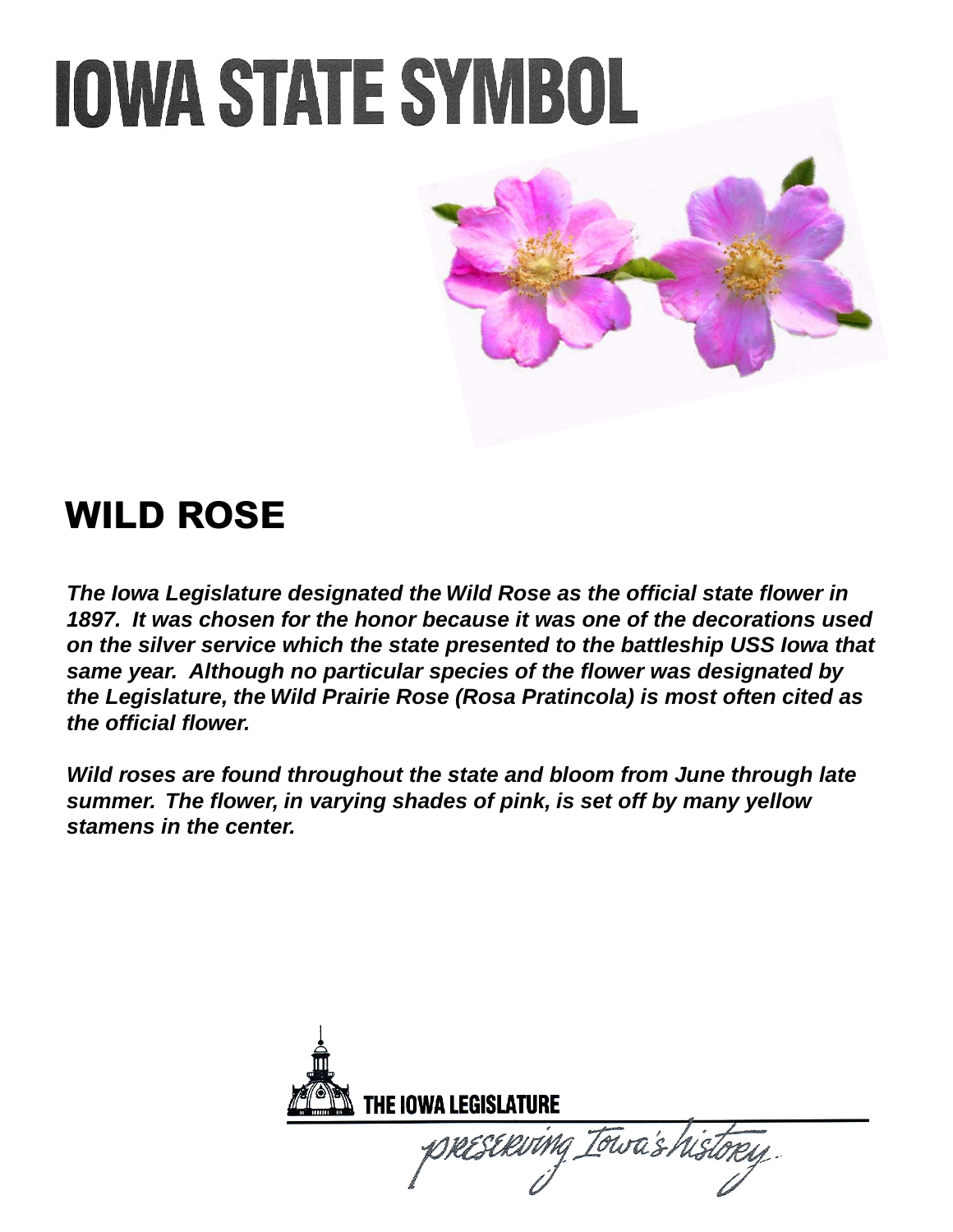

## **STATE BANNER OF IOWA**

*Iowa was almost 75 years old before the state banner was officially adopted by the Legislature. Creation of a state banner had been suggested for years by patriotic organizations, but no action was taken until World War I, when Iowa National Guardsmen stationed along the Mexican border suggested a state banner was needed. The guardsmen said regiments from other states had banners and they felt one was needed to designate their unit. This prompted the state's Daughters of the American Revolution to design a banner in 1917. The Legislature officially adopted the design in 1921.* 

*Iowans, with the memory of the Civil War still fresh in their minds, had not adopted a state banner because they felt a national banner was the only one needed. Approval of the banner was aided by patriotic organizations that launched a campaign to explain that a state banner was not meant to take the place of the national emblem.* 

*The banner, designed by Mrs. Dixie Cornell Gebhardt of Knoxville and a member of the D. A. R. (Daughters of the American Revolution), consists of three vertical stripes of blue, white, and red. Gebhardt explained that the blue stands for loyalty, justice, and truth; the white for purity; and the red for courage. On the white center stripe is an eagle carrying in its beak blue streamers inscribed with the state motto: "Our liberties we prize, and our rights we will maintain." The word Iowa is in red letters just below the streamers.* 

*All schools must fly the state banner on school days. The banner may be flown on the sites of public buildings. When displayed with the United States flag, the state banner must be flown below the national emblem.*



rescriving Iowa's hist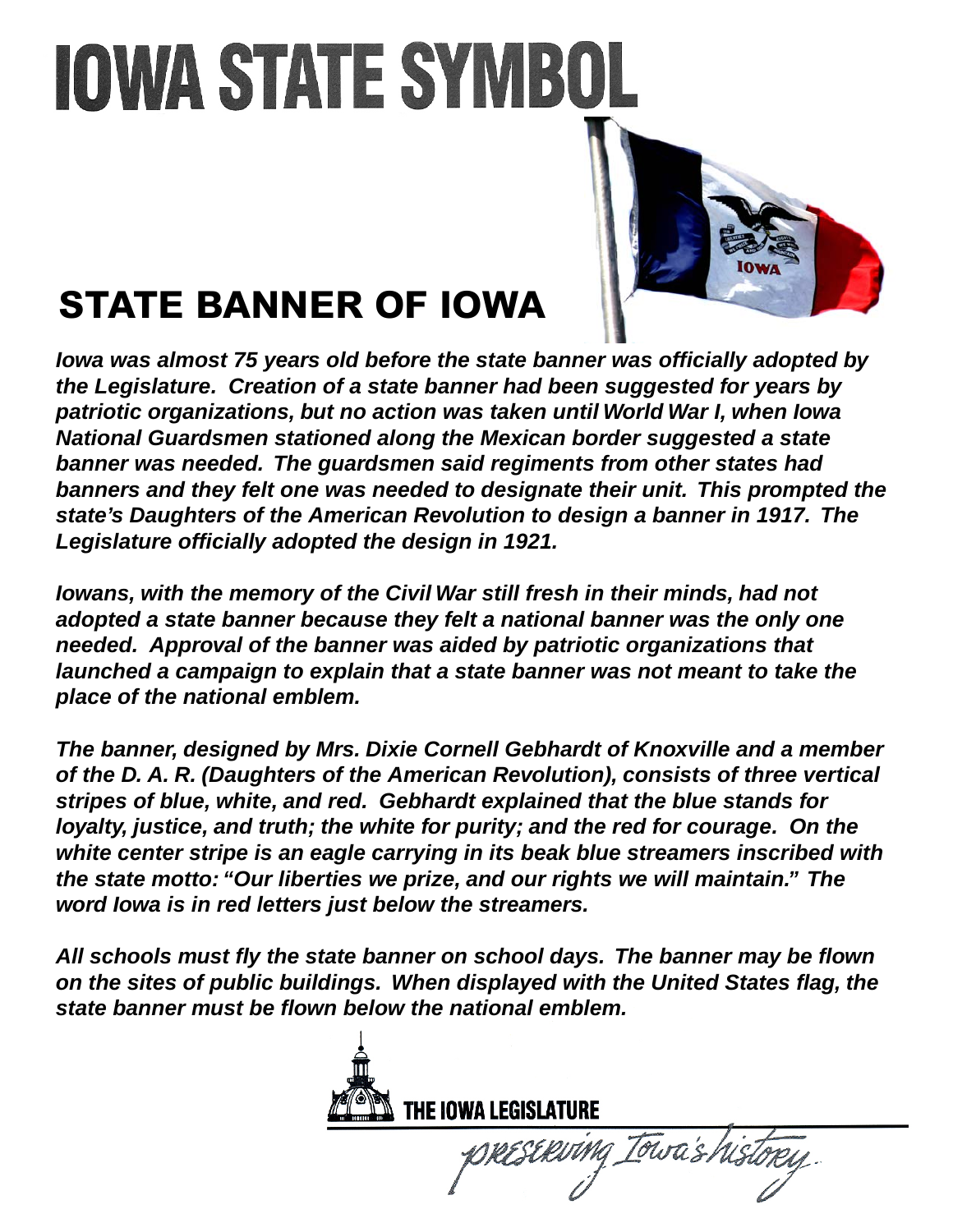

### **GREAT SEAL OF THE STATE OF IOWA**

*One of the initial acts of the first Iowa Legislature in 1847, was to create the Great Seal of Iowa.* 

*The two-inch diameter seal pictures a citizen soldier standing in a wheat field, surrounded by farming and industrial tools, with the Mississippi River in the background. An eagle is overhead, holding in its beak a scroll bearing the state motto: "Our liberties we prize, and our rights we will maintain." The motto was the work of a three-man Senate committee and was incorporated into the design of the seal at their suggestion.* 

*The Great Seal cannot be used without the permission of the Governor. The state seal is retained in the custody of and under the control of the Governor, who uses the seal for official documents and functions.* 

THE IOWA LEGISLATURE Towa's his RESERITMA \_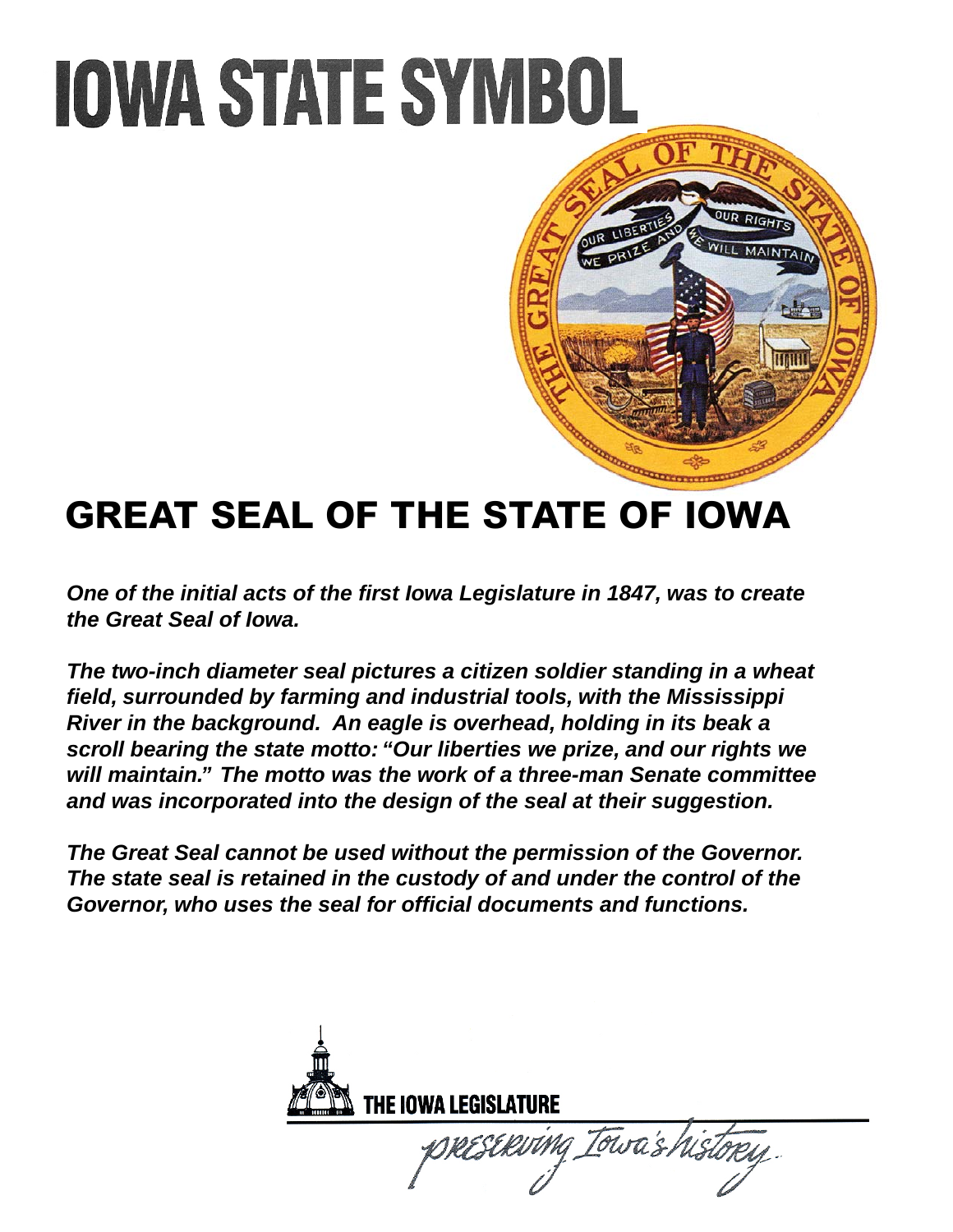#### **EASTERN GOLDFINCH**

*The Iowa Legislature designated the Eastern Goldfinch, also known as the Wild Canary, as the official state bird in 1933. It was chosen as the state bird because it is commonly found in Iowa and often stays through the winter.* 

*Seeds from dandelions, sunflowers, ragweed, and evening primrose are the main source of food for the Eastern Goldfinch (Carduelis tristis). In late July or early August, they build their nests from plant materials and line them with thistledown. The pale blue-white eggs of the Eastern Goldfinch incubate for two weeks and the young birds leave the next when they are two to three weeks old.* 

*The top of the male's head is topped with black. The bright yellow body has black wings and tail. The female has a dull olive-yellow body with a brown tail and wings. The male goldfinch acquires the same dull plumage in the winter months.*

THE IOWA LEGISLATURE Towa's his ESERVING\_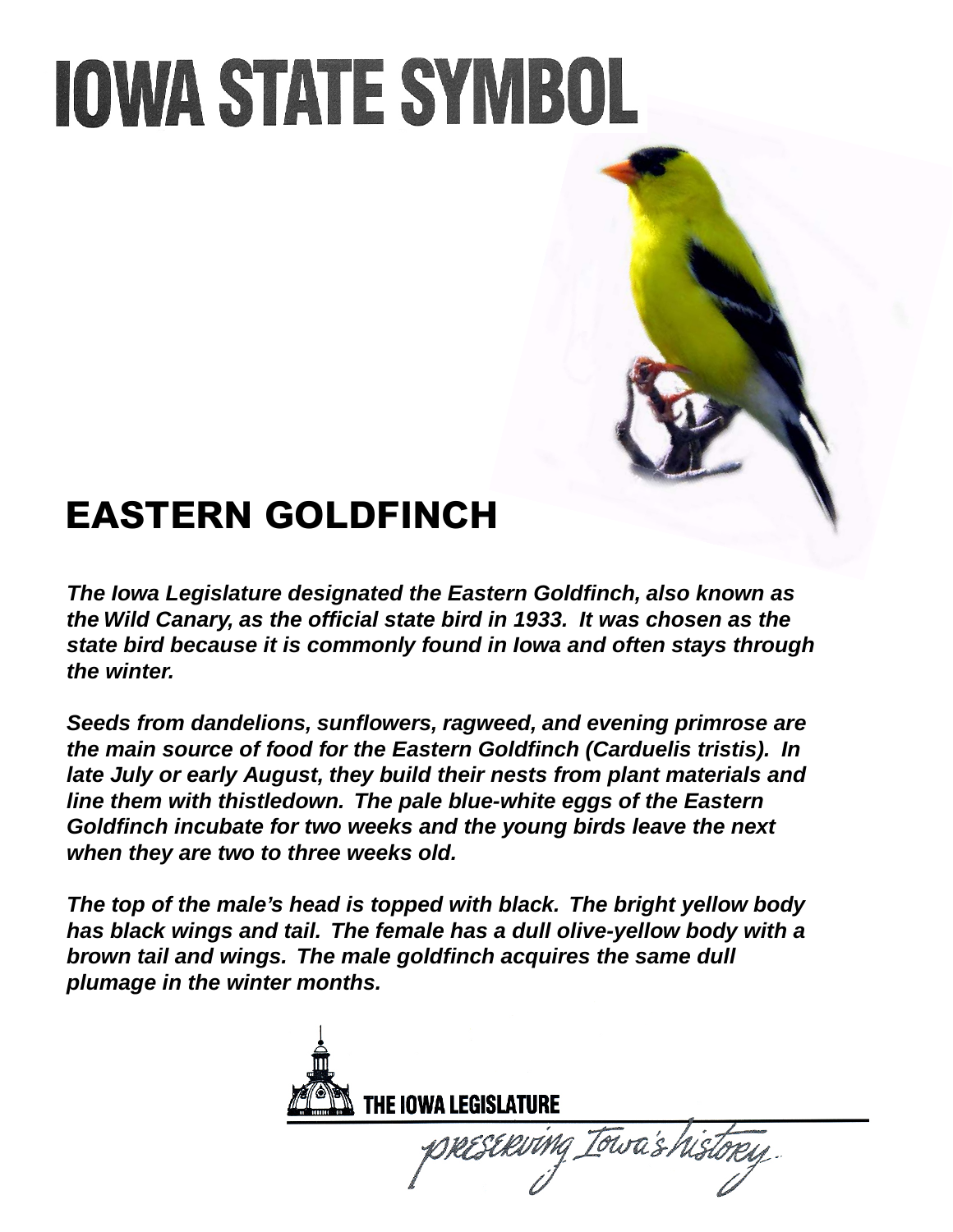#### **OAK TREE**

*The Oak was designated as the official state tree in 1961. The Iowa Legislature chose the Oak because it is abundant in the state and serves as shelter, food, and nesting cover for many animals and birds.* 

*It is difficult to find a tract of natural woodland in Iowa that does not harbor at*  least one species of Oak. No other group of trees is more important to people *and wildlife. Acorns, nuts of Oak trees, are a dietary staple of many animals and birds. Wild turkeys, pheasants, quail, wood ducks, raccoons, squirrels, chipmunks, blue jays, nuthatches, grackles, and several kinds of woodpeckers are a few of the species that depend on acorns for a significant portion of their diet.*